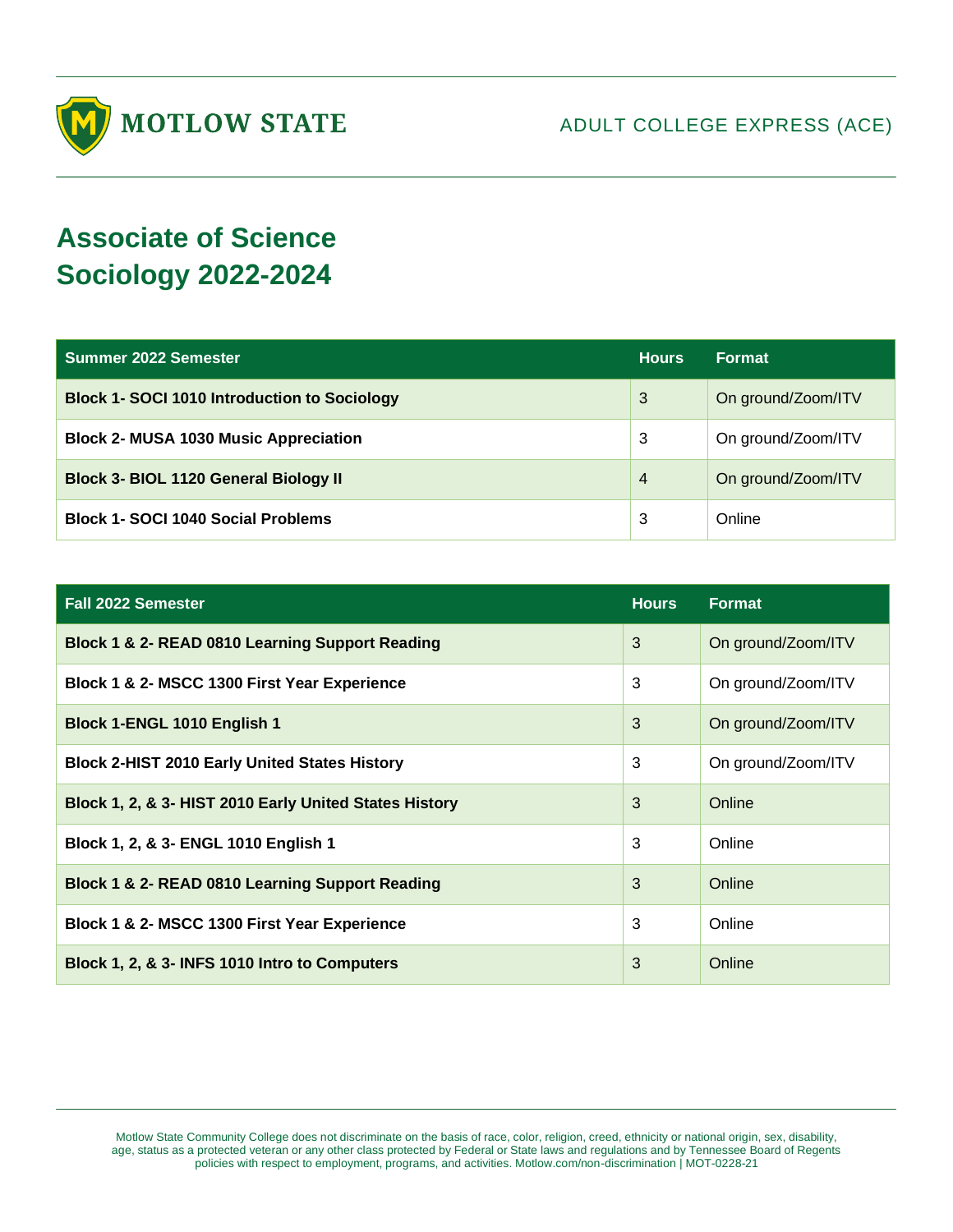

| <b>Spring 2023 Semester</b>                               | <b>Hours</b> | <b>Format</b>      |
|-----------------------------------------------------------|--------------|--------------------|
| <b>Block 1 &amp;2- ENGL 0810 Learning Support Writing</b> | 3            | On ground/Zoom/ITV |
| Block 1 & 2- ENGL 1010 English Composition I              | 3            | On ground/Zoom/ITV |
| <b>Block 1- ENGL 1020 English Composition II</b>          | 3            | On ground/Zoom/ITV |
| <b>Block 2- HIST 2020 Modern United States History</b>    | 3            | On ground/Zoom/ITV |
| <b>Block 3- COMM 2025 Fundamentals of Communication</b>   | 3            | On ground/Zoom/ITV |
| Block 1, 2, & 3- ENGL 1020 English Composition II         | 3            | Online             |
| Block 1 & 2- MSCC 1300 First Year Experience              | 3            | Online             |
| Block 1, 2, & 3- HIST 2020 Modern United States History   | 3            | Online             |

| <b>Summer 2023 Semester</b>                      | <b>Hours</b>   | <b>Format</b>      |
|--------------------------------------------------|----------------|--------------------|
| <b>Block 1- PSYC 1030 General Psychology</b>     | 3              | On ground/Zoom/ITV |
| <b>Block 2- ENGL 2130 American Literature</b>    | 3              | On ground/Zoom/ITV |
| <b>Block 3- BIOL 1110 General Biology I</b>      | $\overline{4}$ | On ground/Zoom/ITV |
| Block 2 & 3- MATH 0530 Learning Support Math     | 3              | On ground/Zoom/ITV |
| <b>Block 2 &amp;3- MATH 1530 Math Statistics</b> | 3              | On ground/Zoom/ITV |
| <b>Block 1- SOCI/CRMJ 2400 Criminology</b>       | 3              | Online             |
| Block 2 & 3- ENGL 2235 British Literature        | 3              | Online             |
| Block 2 & 3- THEA 1030 Introduction to Theatre   | 3              | Online             |